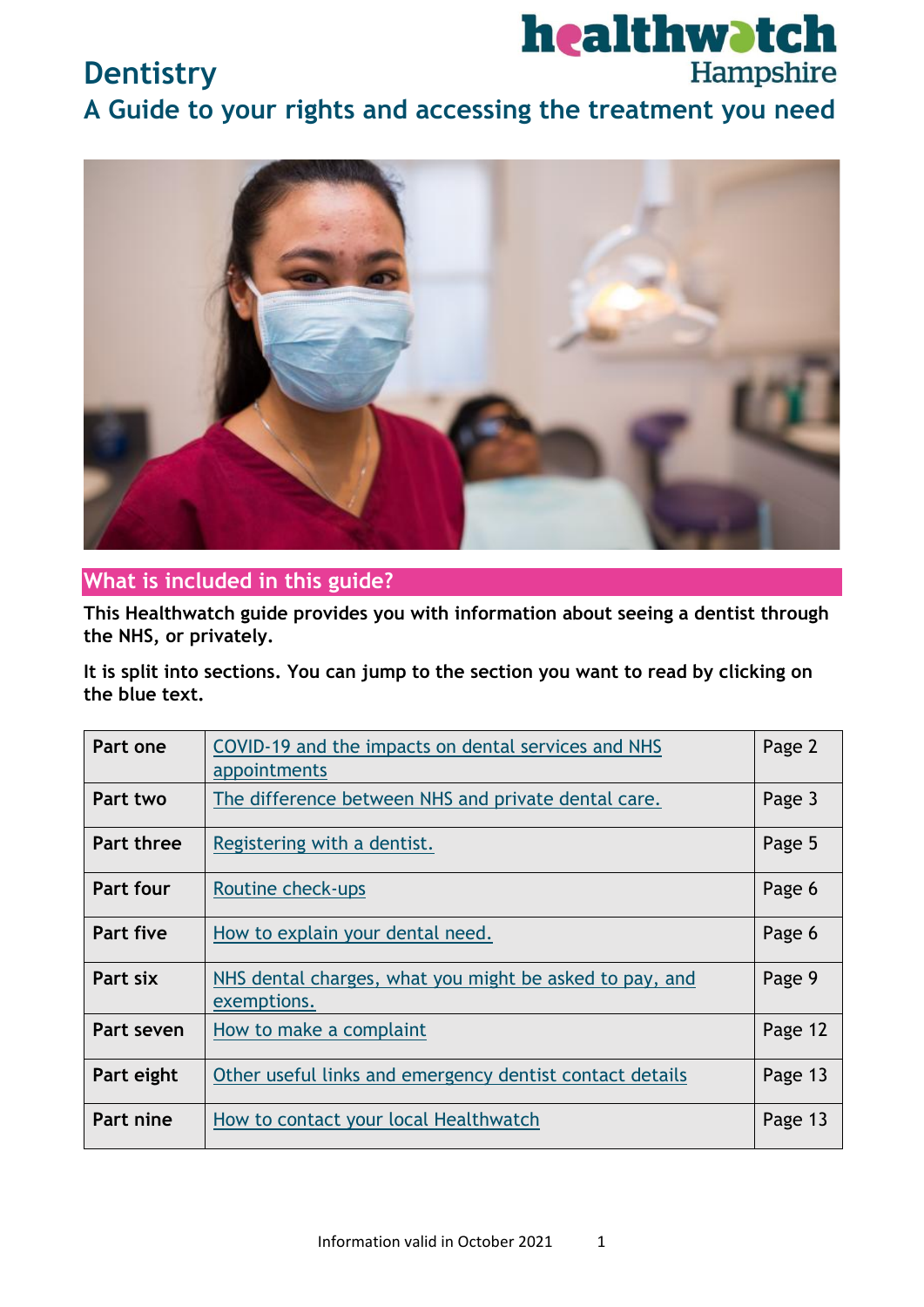### **Who has written this guide?**

This guide has been produced by local Healthwatch teams from Brighton and Hove, East Sussex and West Sussex based on dental issues affecting Sussex residents. Healthwatch worked with local dentists to write this guide.

### **Who is Healthwatch?**

Healthwatch is your independent health and social care champion. We make sure that those running services put you at the heart of care. We listen to what you like about services and what you think needs to be improved and feed this back to those in charge. We provide you with information about services.

## **PART 1 - How COVID has affected NHS dental services**

#### **What you need to know**

NHS dentistry has been significantly affected by the coronavirus pandemic (COVID-19), resulting in fewer available appointments.

NHS dental services are open for business, but it is not yet 'Business as Usual'. Dentists are prioritising patients according to clinical need.

You may wait longer for routine, non-urgent treatments on the NHS.

## **The impact of COVID-19**

In the early stages of the coronavirus pandemic, NHS England required dentists to shut meaning that face to face appointments were not possible. Dentists switched to providing advice and NHS treatments, such as prescriptions for antibiotics, by telephone.

Hospitals remained open but only saw patients with an urgent clinical need. Restricting the number of face to face appointments and treatments was intended to help reduce the spread of the virus and protect staff and patients. From June 2020, face to face consultations resumed in smaller numbers and have gradually been increasing.

The availability of dental appointments was also affected by dental practices needing to follow stricter hygiene procedures. This included deep cleaning treatment rooms between patients which could take up to 45 minutes each time.

COVID-19 also affected NHS hospital dental services who experienced higher demand and longer waiting times.

Services have had to work through large backlogs of cases that have built up during the lockdowns.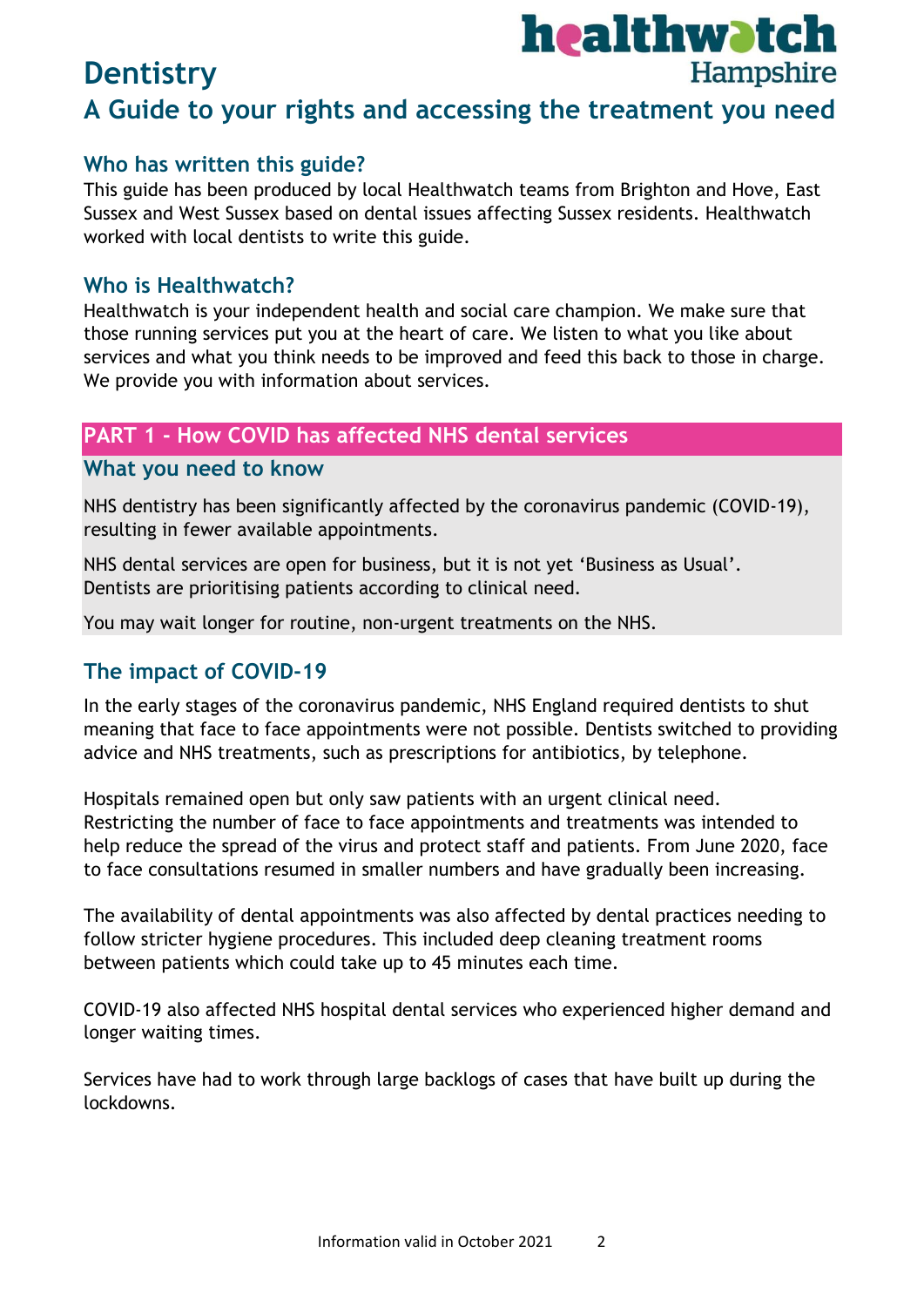## **The current situation**

Dental practices still follow stricter hygiene measures to minimise the risk of spreading COVID-19 to staff and patients. This impacts on how many patients they can see in a working day. Things are improving, but the number of available face to face dental appointments remains lower than it was before the pandemic.

Dental practices have told Healthwatch that this means they have reduced capacity to take on new patients for NHS treatment unless it is for urgent care (see [Part 5\)](#page-5-0). Waiting lists for non-urgent routine check-ups can be as long as 6 months.

#### **PART 2 - The difference between NHS and private dental treatment**

#### **What you need to know**

High street dentists are private businesses that work for the NHS to provide dental care for patients.

Strict criteria govern what and how many NHS treatments dentists can provide.

NHS dental care is subsidised by the government. This means that some of the cost of looking after your teeth has already been paid for.

Unless you are exempt, you will need to pay for most NHS treatment (for more information on costs see Part 6).

The NHS can pay towards your treatment if a dentist says that you have a clinical "need" and the dentist has the capacity to provide the treatment. If they do not have the capacity, they may offer to treat you privately.

NHS dental treatment looks after the health of your teeth but does not cover cosmetic treatments.

Private treatment looks after the health of your teeth and also cosmetic treatments. You must fully cover the costs of each private treatment received. Sometimes finance plans or dental insurance are available to help.

Your dentist must explain what treatment you need and how much of the cost will be met through the NHS or privately by you. You should always confirm what these costs are before starting treatment and whether it is provided through the NHS.

## **What treatment is available on the NHS?**

The NHS website provides information about the different dental treatments that are available through the NHS and what they involve. Please click this [link](https://www.nhs.uk/live-well/healthy-body/dental-treatments/) to learn more. Treatments that a dentist can provide through the NHS includes crowns, bridges, dentures, treatment for gum infections, root canal treatment, fillings and scale and polish.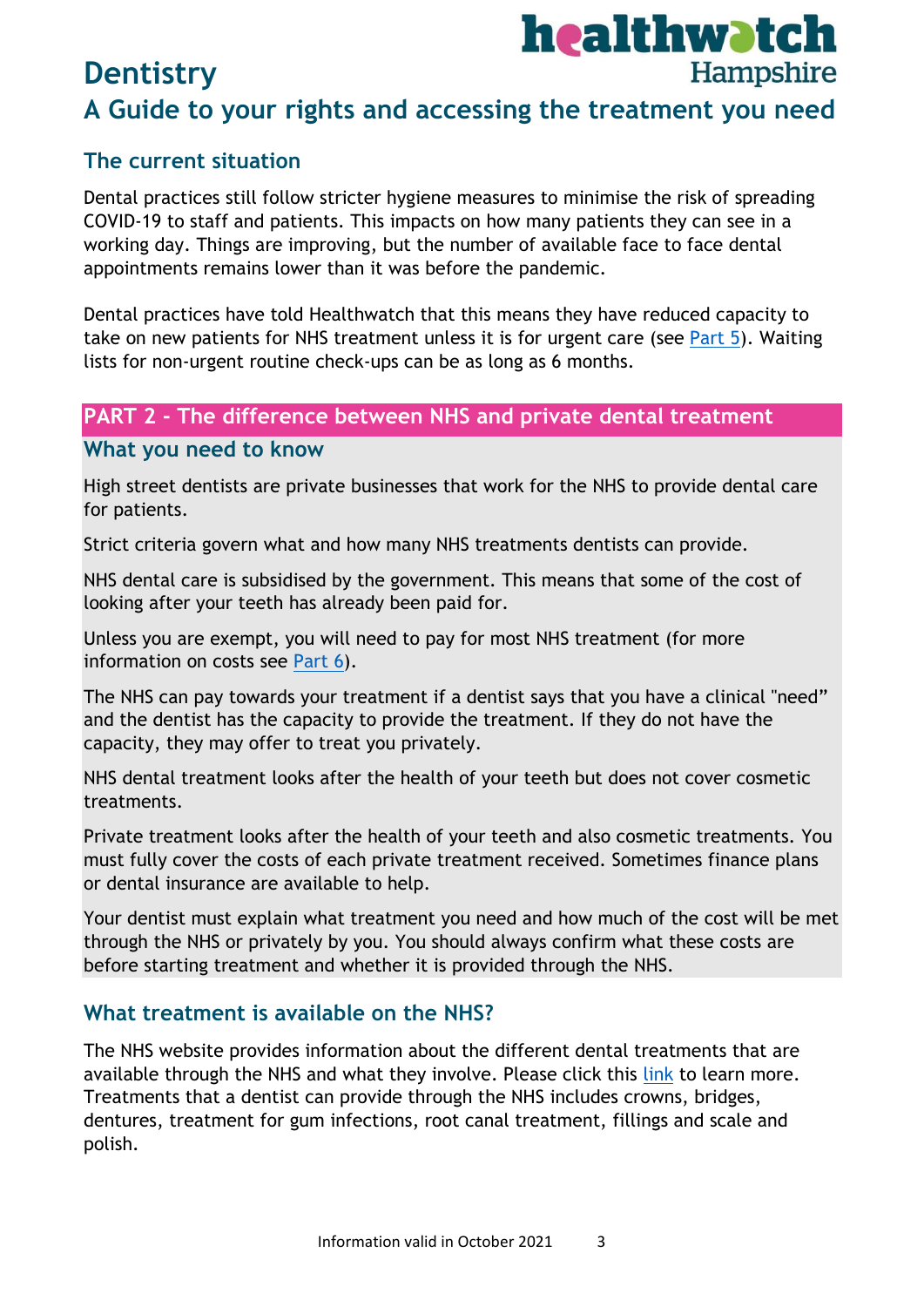

NHS dental treatment does not cover treatments such as teeth whitening, implants and other cosmetic treatments which are not clinically necessary. You may choose to have this dental work done and pay privately for it.

## **What is private dental treatment?**

If you receive private treatment, you must cover the cost of each treatment.

Dentists may offer to provide some treatments privately rather than through the NHS (e.g. some types of crowns or bridges, or white fillings). This may be to give you more choice or so you receive your treatment faster. You should always check whether the treatment is being offered privately or on the NHS and the cost before proceeding.

## **Treatment plans**

Your dentist should provide you with a treatment plan, identifying any treatment that is needed and a breakdown of the [NHS costs](https://www.nhs.uk/nhs-services/dentists/dental-costs/what-is-included-in-each-nhs-dental-band-charge/) or private costs (see Part 6 for more details about costs of NHS dental treatment).

### **Hospital dental services**

Certain NHS dental procedures are only available in hospital. This includes referrals to hospital-based Oral and Maxillofacial, Restorative, and Orthodontic services.

You should only visit Emergency Departments (A&E) in serious circumstances.

Before going to A&E you should call NHS '111'. This is a free phone number and they will be able to advise whether you need to visit A&E or whether other health services or treatments can help. Conditions which may require emergency treatment are:

- When you are in severe pain that a dentist is unable to help you with
- If you are experiencing heavy bleeding
- If you have severe facial or oral swelling
- If you have injuries to the face, mouth, or teeth.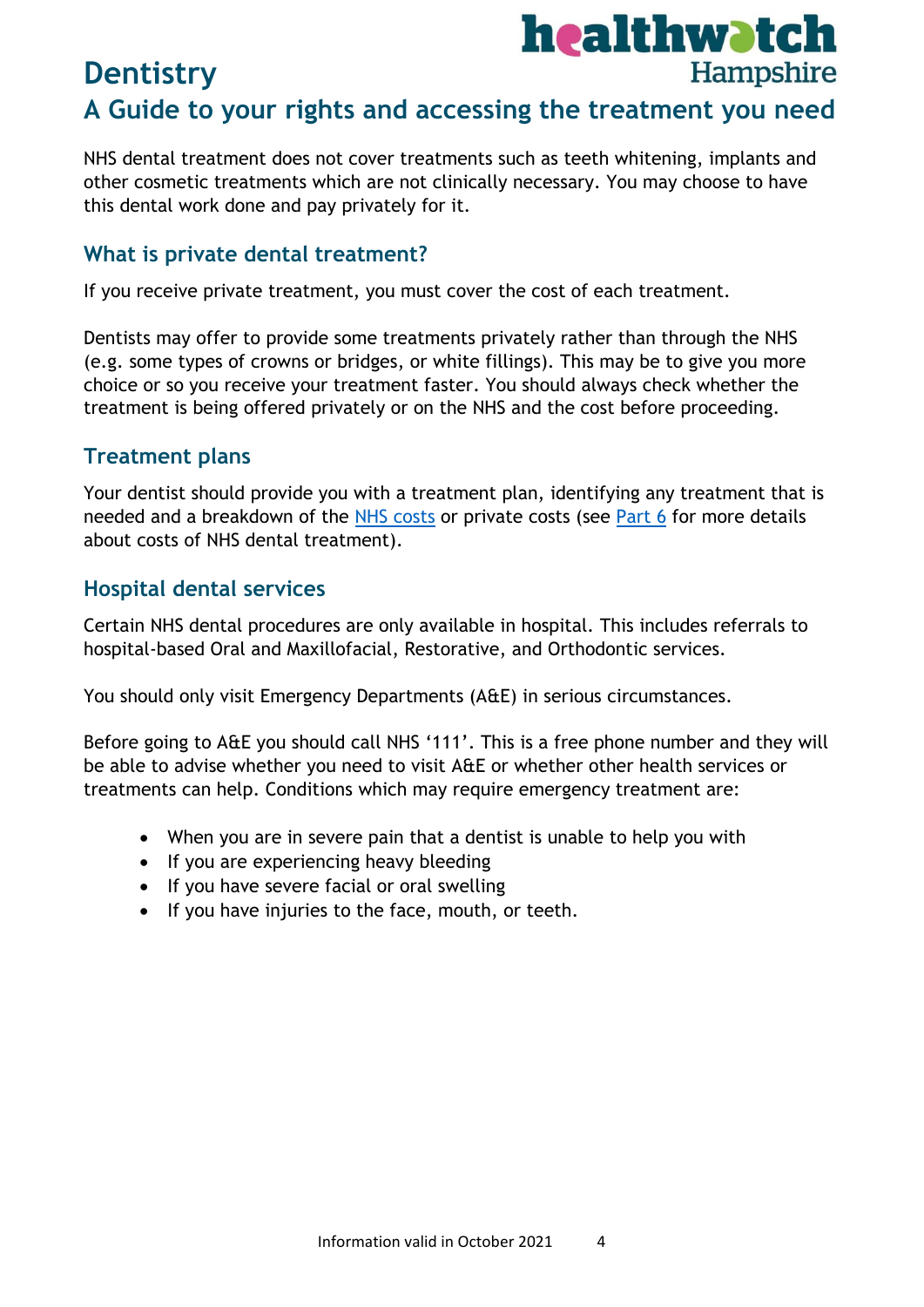## **Dentistry**

# healthwatch Hampshire

## **A Guide to your rights and accessing the treatment you need**

## **PART 3 - Registering with a dentist**

#### **What you need to know**

You do not need to formally register with a dentist in the same way as with a GP.

You can attend any dentist as long as they have the capacity to see you.

Registering for a course of treatment does not necessarily mean that you are permanently registered with the same dental practice.

The way you register with a dental practice is different to registering with a GP. Whilst GPs will only see people who live within a certain distance to the practice (known as a catchment area), dentists do not operate in this way.

You can contact any dental practice that is convenient for you to see if they have any NHS appointments available.

The NHS has a website that lets you **[search for an NHS dentist near you](https://www.nhs.uk/service-search/find-a-dentist)** by entering your town, city, or postcode. This will help identify dentists offering NHS treatment but not their availability, so you must contact practices directly to enquire.

## **Once you find a dental practice**

You will be asked to fill in a new patient form at your first visit. This records your information so you can be seen and receive a particular course of treatment.

Many practices keep a database of patients that they have seen. They will often use this list to invite patients back for routine check-ups and to manage their practice list and capacity. Having a regular relationship with the same practice can aid the provision of your treatment.

## **Waiting lists**

Dental practices will not always have the capacity to take on new NHS patients, especially as a result of COVID-19. Many practices will prioritise seeing those patients who are already on their database. You may, therefore, be asked to join a waiting list to be seen.

If you would prefer not to wait you can look for a different dentist who is taking on new NHS patients, ask to be seen privately, or call NHS 111 if it is an emergency.

If your preferred dental practice is not operating a waiting list, you can ask them to suggest how long to wait before getting in touch again.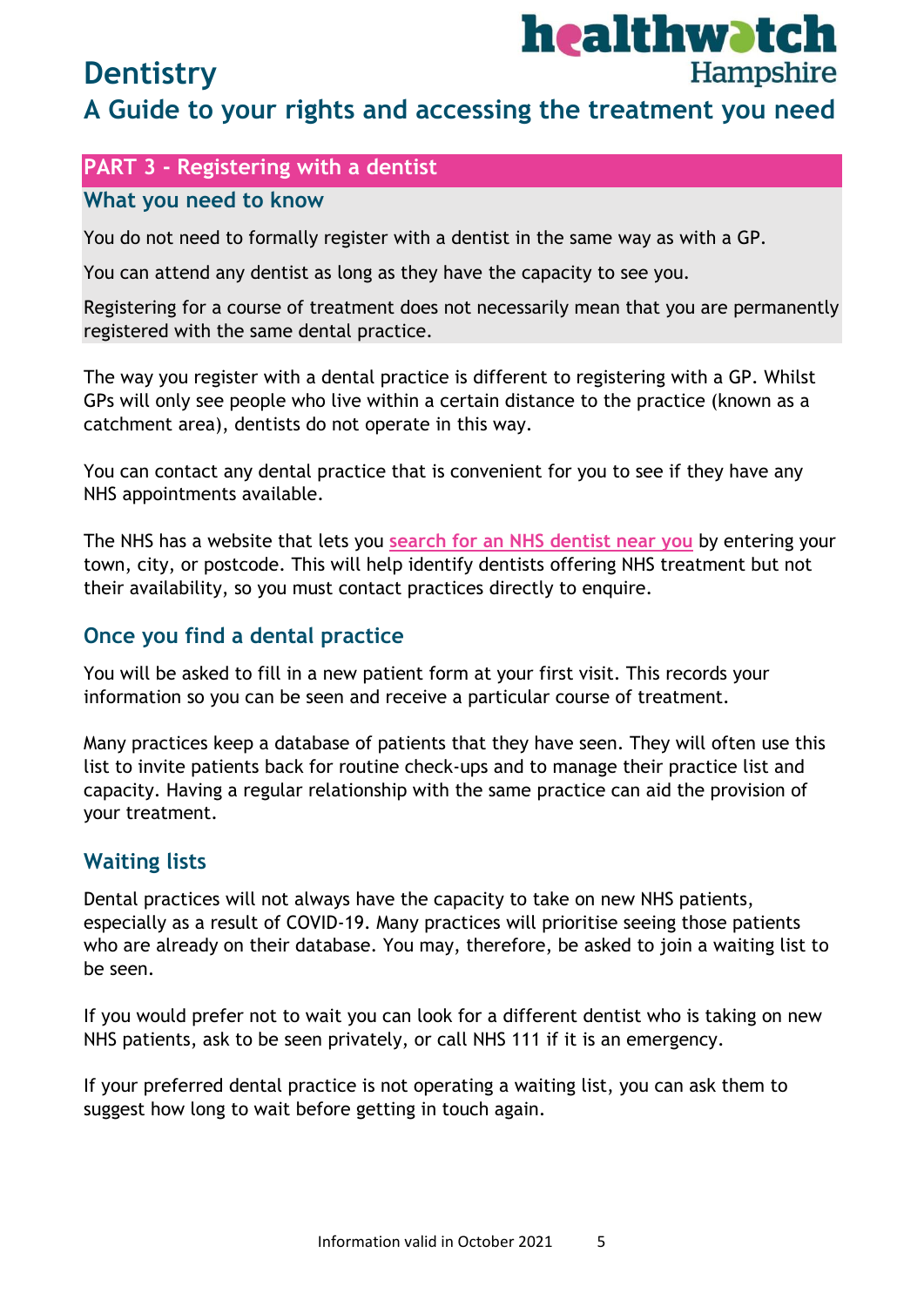## **Being seen in the future**

Being seen or treated by a dental practice in the past may not mean you will have guaranteed access to see the same dentist in the future. You may need to contact another practice for your future needs. If you are unsure, check with your preferred practice whether they will be able to see you in the future.

### **PART 4 - Routine check-ups**

#### **What you need to know**

Dentists are seeing NHS patients in order of priority, so unless you have an urgent need [\(see Part 5\)](#page-5-0) you may find it difficult to get a non-urgent NHS appointment, such as a routine check-up.

Average waiting times for routine check-ups are up to six months.

If your teeth and gums are healthy, you may not need a routine check-up for up to 24 months.

The dentist will advise you on how often you need a check-up. They should also advise you how often you should have a check-up in order to continue to be seen as an NHS patient.

If you do not make or attend NHS appointments with the frequency specified by the dentist your dental health may be at risk. You may also be removed from the patient database of that practice.

<span id="page-5-0"></span>The NHS provides [advice](https://www.nhs.uk/live-well/healthy-body/take-care-of-your-teeth-and-gums/) on how to maintain healthy teeth and gums.

### **PART 5 - How to explain what your dental need is**

#### **What you need to know**

It is important to clearly explain what your need is when contacting a dental practice.

Dental practices determine the urgency of your treatment by taking a detailed history of your symptoms. This helps them get an idea of the diagnosis which will then help them decide how quickly you need to be seen.

You should explain if your dental need is linked to other health problems.

If you require urgent or emergency support, ask if the practice can see you for urgent treatment through the NHS. If that is not possible you may be offered a private appointment. Having private treatment does not mean that you cannot return to NHS treatment in the future, and this may even be possible with the same dentist. You may find some relief using remedies at home whilst you wait for treatment.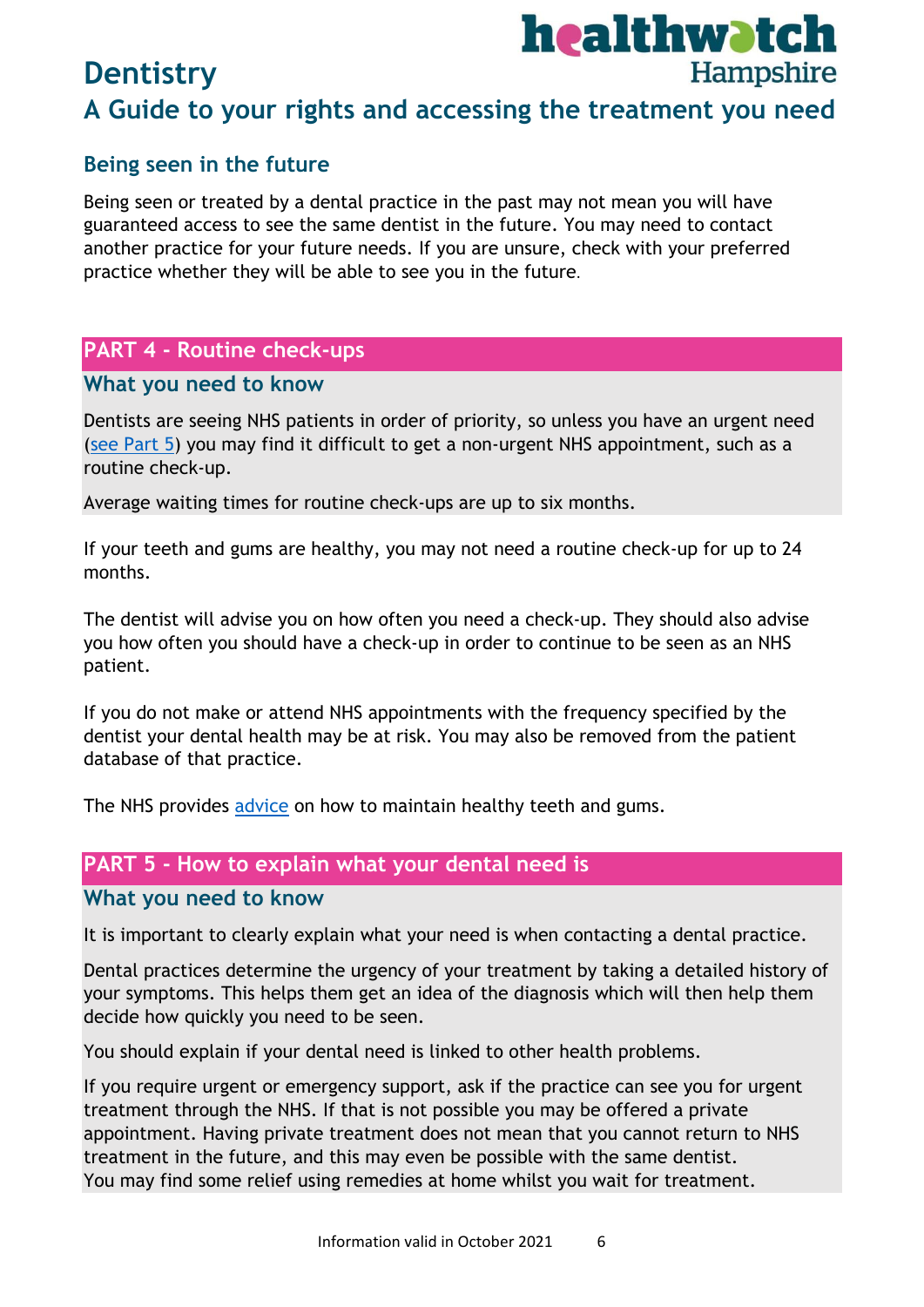### **What to do if you have a dental concern**

When contacting a dentist, the staff will assess ('triage') your request. You may be offered a phone call with a dentist if they cannot see you in person or if your need is not urgent. It is important to clearly explain what your need is and what impact it is having, e.g. if you are in pain, experiencing difficulties eating or sleeping, or have any facial swelling. This will help them to assess whether you need to be seen in person or if it can be treated or supported with advice, pain relief or antibiotics.

#### **If you have a non-urgent need or cannot access a dentist immediately**

You may find relief using over the counter remedies such as painkillers or analgesic gel for mild pain, medicated mouthwashes for bleeding gums, and desensitising toothpastes for toothache. Temporary fillings can also be purchased from pharmacies and supermarkets.

A guide to Home Care is available by [clicking here.](https://www.healthwatchbrightonandhove.co.uk/sites/healthwatchbrightonandhove.co.uk/files/Dental%20advice%20-%20home%20care.pdf) A high-street pharmacist may also be able to offer you advice.

#### **If you require urgent or emergency medical help.**

#### **Who to contact and when?**

1. Contact the dental practice you usually visit

2. If you do not have a regular dentist or they cannot see you, contact any dental practice. You can use the [NHS website](https://www.nhs.uk/service-search/find-a-dentist) to help find a practice near you (see Part 3). Or call **0300 123 1663**

3. If you are unable to contact or see a dentist and you believe it is urgent, call NHS 111

4. If you think you need to visit A&E, phone 111 first to get advice. Only visit Emergency Departments (A&E) in serious circumstances, such as:

- When you are in severe pain that a dentist is unable to help you with
- If you are experiencing heavy bleeding
- If you have severe facial or oral swelling
- If you have injuries to the face, mouth, or teeth.

#### **How to explain your urgent dental need**

When you speak to a dentist or receptionist you should explain why you have an urgent dental need.

The dentist needs information to understand how best to help you. Tell them: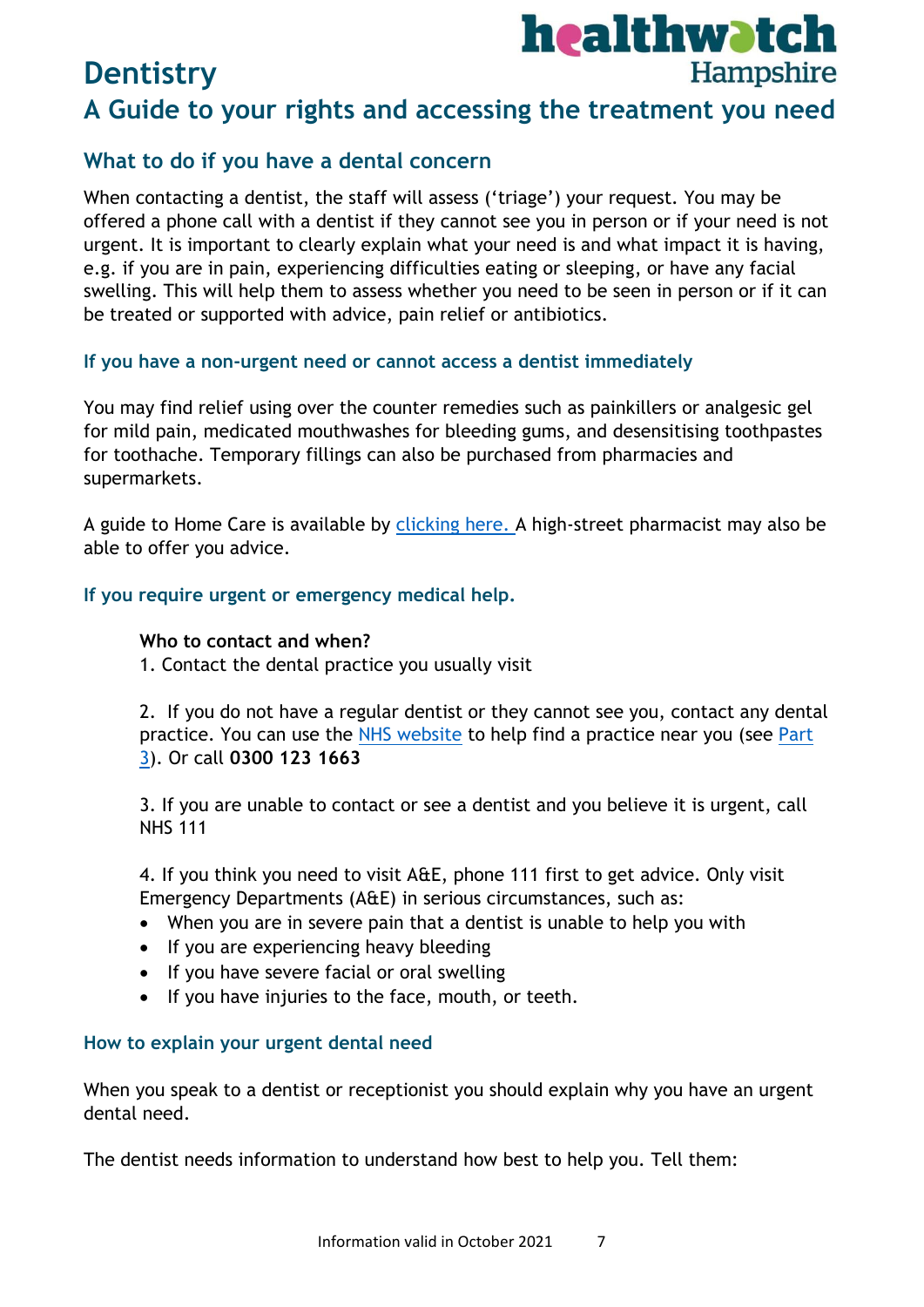

## **Dentistry**

## **A Guide to your rights and accessing the treatment you need**

- What impact your dental problem is having e.g. difficulties eating, difficulties swallowing, swelling in your face, difficulty opening your mouth, severe blood loss and any effects on your day-to-day life
- If you have a history of poor dental health that has required treatment in the past, especially if your current problem is linked to it, or if you have an ongoing or longterm dental condition
- If you are at a higher risk of oral disease. For example, smoking increases the risk of gum disease, can affect your response to treatment and can increase the chance of losing your teeth. So, do say if you are a heavy smoker
- If you have a health condition which places you at higher risk of illness such as diabetes, or are receiving any medical treatment that may impact your teeth or gums
- If you (or the person you are calling about) has special needs
- If the person you are calling about is a child. Dental practices have been told to prioritise children for a dental appointment
- If you are pregnant as this may change the tests and treatments you are offered
- If you have an incomplete dental care plan or are waiting for a review following previous dental treatment.

**You also need to tell the dentist or receptionist if you are in a vulnerable patient group. This includes people who are homeless, travellers, migrants or refugees and looked after children**. This is because [guidance](https://www.england.nhs.uk/coronavirus/publication/dental-standard-operating-procedure-transition-to-recovery/) produced by NHS England in July 2021 says that dentists should be prioritising dental patients who are most at risk from poor oral health.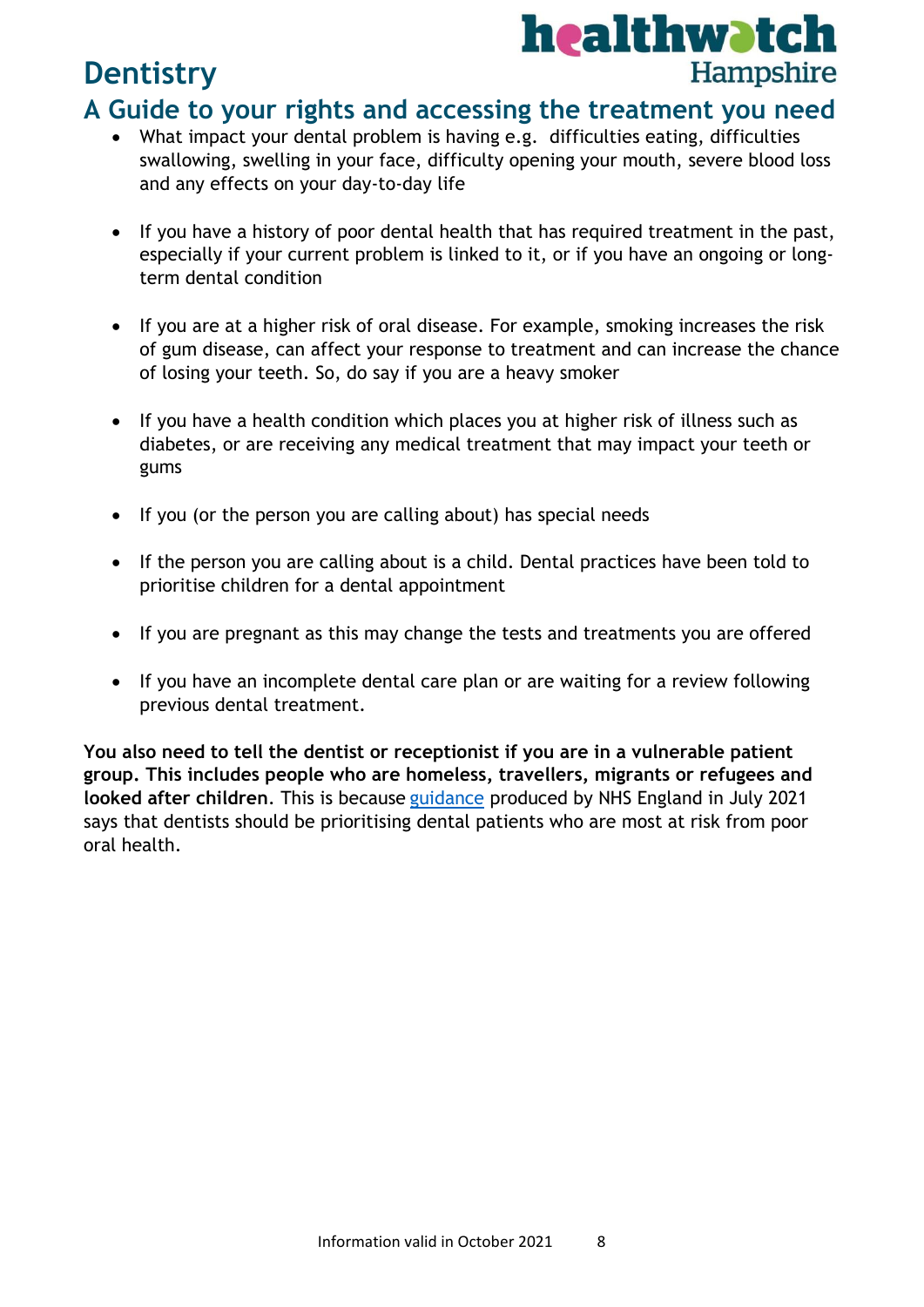# healthwatch Hampshire

## **Dentistry**

## **A Guide to your rights and accessing the treatment you need**

## **PART 6 - Costs of NHS dental treatment**

#### **What you need to know**

Before starting your treatment remember to ask questions:

*- "Is this NHS or private treatment?"*

*- "What is the cost of my treatment, and how much of my treatment will be met by the NHS?"*

Ask for a treatment plan which explains what treatment you are having and the costs involved. You should sign this.

You should only be asked to pay for NHS treatment once you have received this. If you need further treatment, in some cases you will not need to pay again within two months of your initial treatment. And some treatments are guaranteed for 12 months.

Some people are eligible for free NHS treatment, and financial support is available for others.

Your dentist must explain which of the treatments they are recommending can be provided by the NHS and which can only be provided privately. They must also tell you the cost.

If you are unsure, ask the dentist to explain why the treatment options are being recommended.

If a proposed treatment is available via the NHS, then you should be offered it at the appropriate price band.

If you decide to choose private options this should be included in your treatment plan.

You should only be charged for private dental treatment if you agreed to have private dental treatment.

#### **Your treatment plan**

NHS treatments are provided under one of three [Bands](https://www.nhs.uk/nhs-services/dentists/dental-costs/what-is-included-in-each-nhs-dental-band-charge/) (see below). Your dentist should provide you with a [written treatment plan](https://www.nhs.uk/nhs-services/dentists/what-happens-when-you-visit-the-dentist/) for Band 2 and Band 3 NHS treatments (or a mix of these) and private treatments. Treatment plans are not usually given for [Band 1](https://www.nhs.uk/nhs-services/dentists/dental-costs/what-is-included-in-each-nhs-dental-band-charge/) or urgent dental treatment, but you can ask for one.

Regardless of the treatment you have, you should understand what dental treatment has been suggested and how much it will cost.

You will be asked to sign your treatment plan and be given a copy to keep. If you are not given a copy, make sure you ask for one.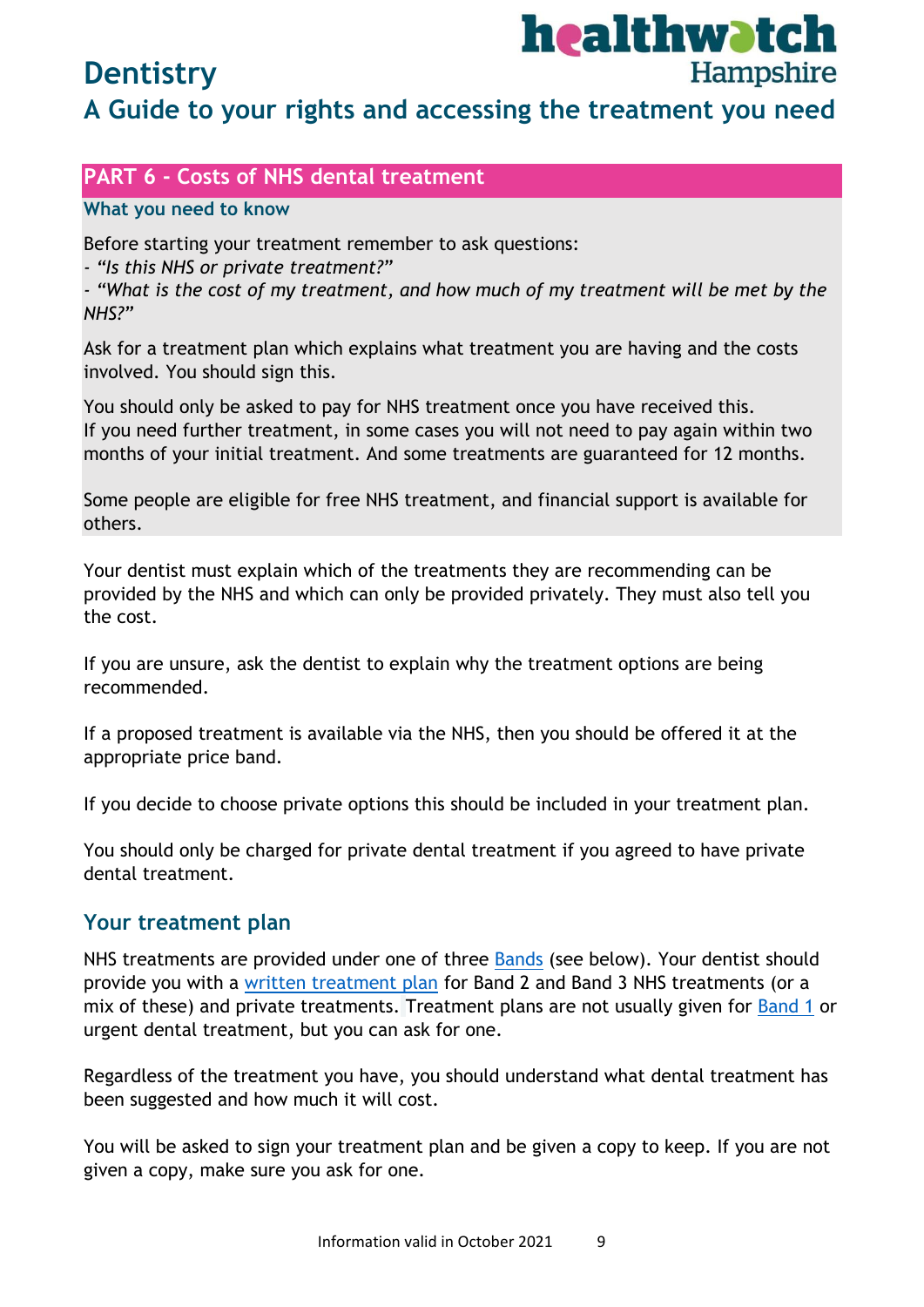

# **Dentistry A Guide to your rights and accessing the treatment you need**

## **NHS costs**

At your first appointment, you will usually be asked to pay for your assessment. You should only pay for any treatment once you have received this.

The costs of NHS treatment vary depending on the treatment you require, and there are three NHS charging bands (excluding urgent only treatment):

- **Band 1 £23.80** for examinations, diagnosis, and advice, [X-rays,](https://www.nhs.uk/conditions/x-ray/) a scale and polish, and planning for further treatment.
- **Band 2 - £65.20** for all treatment included in Band 1, plus additional treatment, such as fillings, [root canal treatment](https://www.nhs.uk/conditions/root-canal-treatment/) and removing teeth (extractions).
- **Band 3 - £282.20** for all treatment included in Bands 1 and 2, plus more complex procedures, such as crowns, dentures, and bridges.

To check the costs of treatment and whether you are eligible for free treatment, or support with paying, visit the [NHS website.](https://www.nhs.uk/nhs-services/dentists/dental-costs/get-help-with-dental-costs/)

## **Who can get free dental care?**

You do not have to pay for NHS dental treatment if, when the treatment starts, you are:

- Aged under 18
- Under 19 and in full-time education
- Pregnant/have had a baby in the previous 12 months
- Staying in an NHS hospital and your treatment is carried out by the hospital dentist
- An NHS hospital dental service outpatient (you may have to pay for dentures or bridges).

You do not have to pay if, during the course of treatment, you/your partner, receive:

- Income Support
- Income-related Employment and Support Allowance
- Income-based Jobseeker's Allowance
- Pension Credit guarantee credit
- Universal Credit.

Or

- You are named on a valid NHS tax credit exemption certificate, or you are entitled to an NHS tax credit exemption certificate
- You are named on a valid HC2 certificate. To get a HC2 certificate, you must apply for the HC1 Low Income Scheme at the NHS. You will find everything you need to know about [the HC1 application form here.](https://www.nhs.uk/nhs-services/help-with-health-costs/nhs-low-income-scheme-lis/)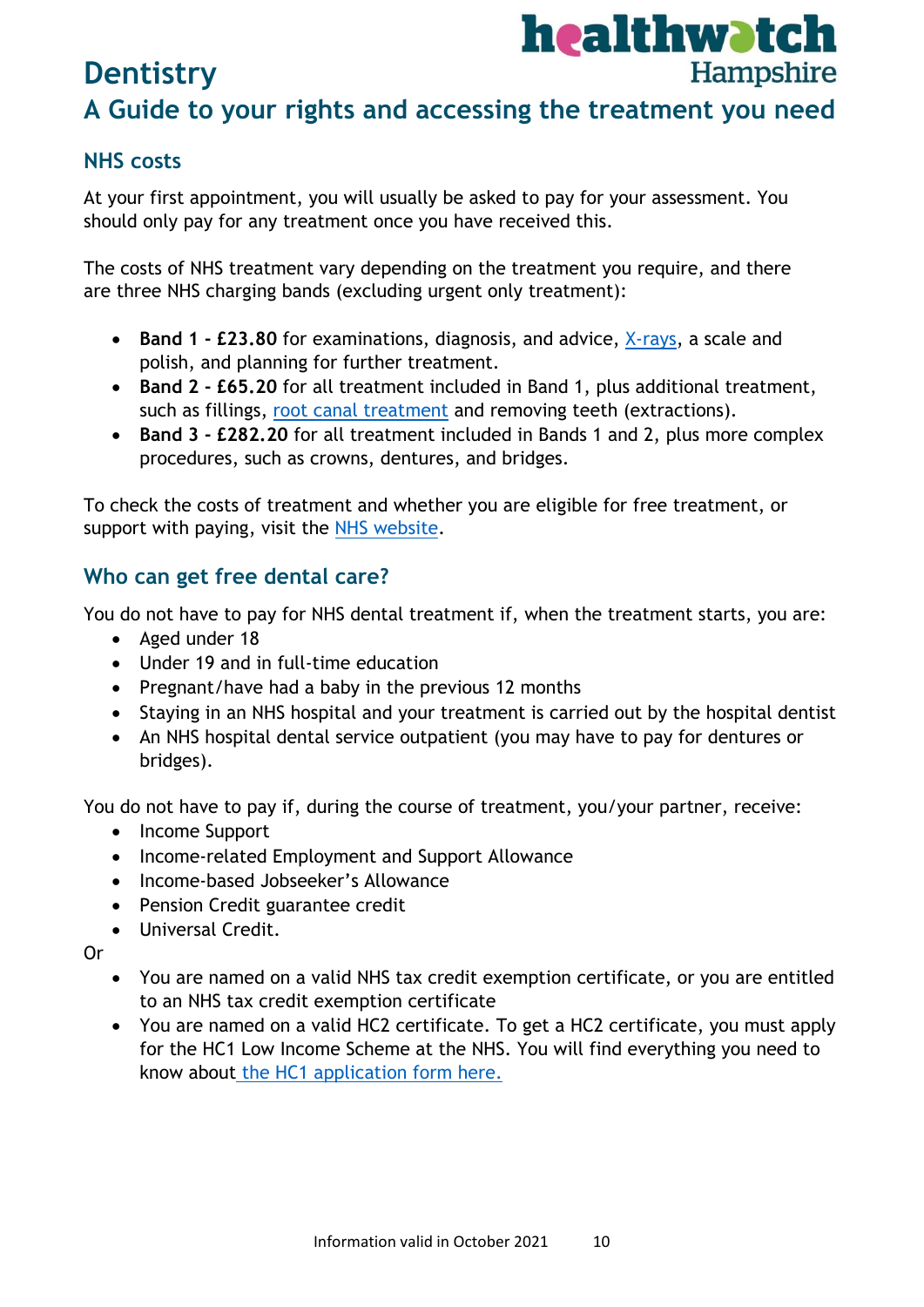#### **Make sure you are clear about exemptions before having treatment**

If in doubt, ask your dentist.

If you are unsure, it may be better to pay for your treatment and then claim a refund if you can later prove that you were exempt. You should use the HC5(D) form to claim a refund. This way, you will avoid a £100 penalty charge on top of the cost of the treatment for a mistaken claim. For more information visit the [NHS website](https://www.nhs.uk/nhs-services/dentists/) or call 0300 330 13 43.

#### **If you need further treatment**

If, within 2 calendar months of completing a course of NHS treatment, you need more treatment from the same or lower NHS Band (see above), such as another filling, you do not have to pay anything extra. This does not include urgent only treatment or support.

If the additional treatment needed is in a higher NHS Band you will have to pay for the new NHS course of treatment.

After two months, you will have to pay the NHS charge band if you need more treatment.

#### **Treatment 'guarantees'**

Certain NHS treatments are guaranteed for 12 months from the date they were completed. This applies only if a like for like replacement is possible. If alternative treatment is required there may be additional charges.

The treatments which are covered by the guarantee are:

- Fillings
- Root fillings
- Inlays
- Porcelain veneers
- Crowns.

#### **NHS Treatments you do not pay for**

You do not have to pay for some NHS treatments, including:

- Denture repairs
- To have stitches removed
- If your dentist has to stop blood loss
- If a prescription is the only treatment provided and you are exempt from paying for your prescriptions.

If you think your dental charges are wrong, you should talk to your dentist or the person at your dental practice responsible for patient feedback. You can also make a complaint.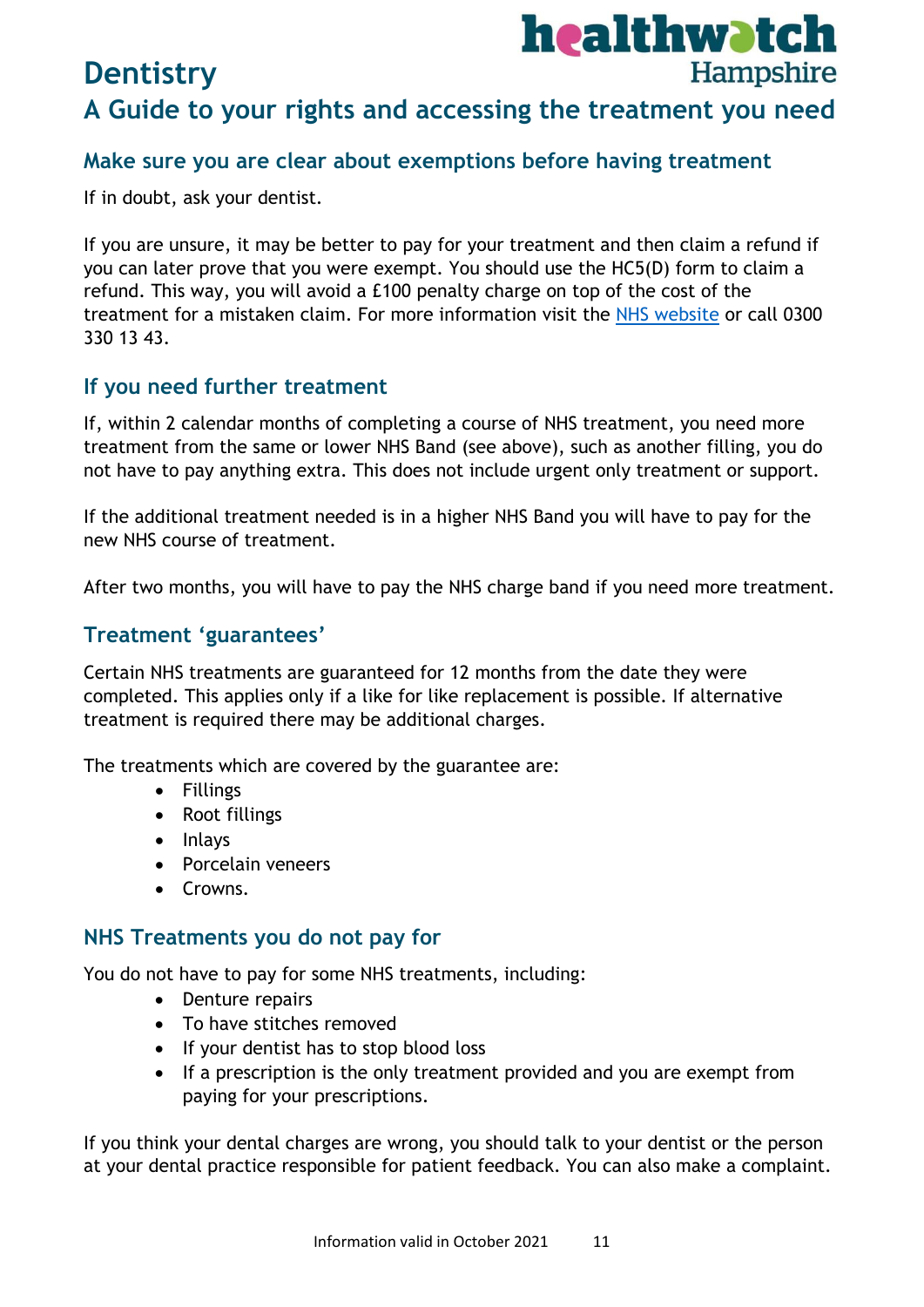# healthwatch Hampshire

## **Dentistry**

## **A Guide to your rights and accessing the treatment you need**

## **PART 7 - Making a complaint**

#### **What you need to know**

You have the right to raise a concern or complaint if you are not happy with any aspect of your treatment.

Your first step is to make a complaint directly with the dental practice.

If you are not happy with the response you get, you can complain to NHS England.

You should also register your concern if you are unable to book an NHS dental appointment.

### **Complaining about your treatment**

Your first step is to make a complaint directly with the dental practice. It is best to do this in writing or by email so that you will receive a written reply.

Remember to explain what happened and when, and what outcome you would like.

If you are not happy with the response you get:

- For NHS treatment, [contact your local Healthwatch](http://www.healthwatch.co.uk/find-local-healthwatch) to find out who provides Independent Health Complaints Advocacy in your local area
- You can contact NHS England (see below) who are responsible for commissioning (buying) NHS dental services
- For Private treatment, you can [contact the Dental Complaints Service \(DCS\).](https://dcs.gdc-uk.org/)

If you are unable to find a local dentist who can see you, and NHS England has been unable to help you find a dentist, you should raise your concerns by contacting them on:

- email: [england.contactus@nhs.net](mailto:england.contactus@nhs.net)
- phone: 0300 311 2233
- visit the [NHS England website](https://www.england.nhs.uk/contact-us/complaint/complaining-to-nhse/)

<span id="page-11-0"></span>If you are not satisfied with NHS England's response, you can take your complaint to the [Parliamentary and Health Service Ombudsman.](https://www.ombudsman.org.uk/making-complaint)